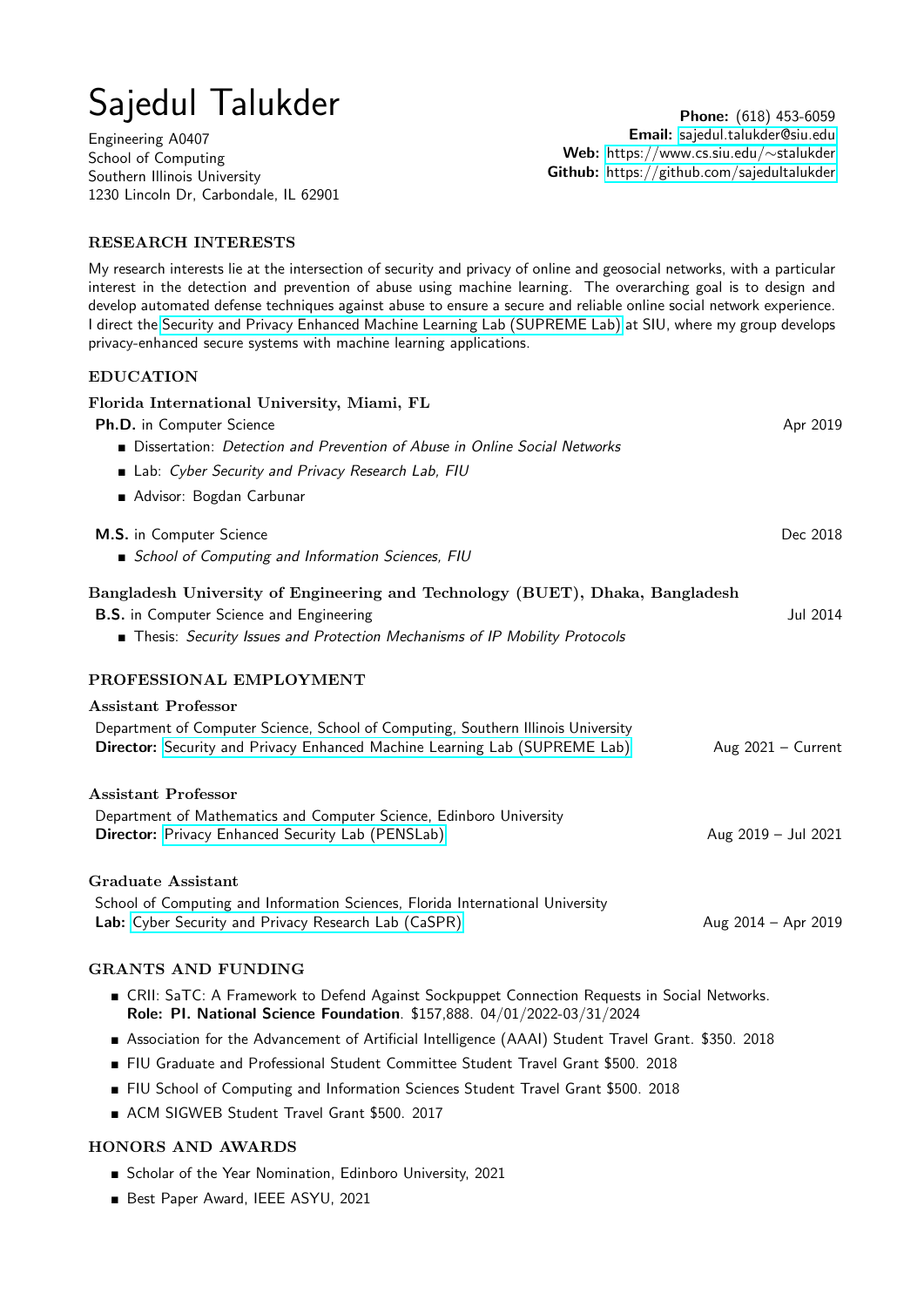- Dean's Merit List Award from Bangladesh University of Engineering and Technology (BUET), 2013 & 2014
- Honorable Mention in Undergraduate Thesis Poster Competition, Department of CSE, BUET, 2014
- Best Paper Award, ICEEICT, 2014
- EATL-Prothom Alo Apps Contest, Champion in Android Utilities Category, 2012
- President's Rover Scout Award for scouting activities and community services, 2009 2014
- Bangladesh Government Merit Scholarship, secondary and higher secondary public exams (Top 1% among 2 million students), 2006 & 2008

# RESEARCH EXPERIENCE

## Graduate Research Assistant

Cyber Security and Privacy Research Lab, FIU Jan 2016 – Apr 2019

- AbuSniff: Detection and defenses against abusive Facebook friends
	- Designed and developed an automated abuse detection system for online social networks like Facebook by detecting whether the Facebook friend is a perceived stranger or abuser
	- Demonstrated various security & privacy vulnerabilities that may originate from friend abuse in Facebook (e.g., timeline abuse, newsfeed abuse, stranger abuse)
	- Performed analysis over crowdsourced user data and implemented AbuSniff, a social network assistant able to predict abusive Facebook friend using supervised learning and take personalized defensive action
	- Evaluated the system by conducting user studies on real Facebook users from 25 countries and 6 continents
	- Presented research to both technical and non-technical audiences
- **FLock: Friend Lock for strangers and abusers to reduce social networking risks** 
	- Designed a novel system to crack down on the stranger and abusive pending friends on Facebook
	- Analyzed the pending friend acceptance behavior of a number of Facebook users spanning different demographics, gender, age and education groups
	- Performed experiments and user studies to leverage new Facebook user interface in order to create a noticeable visual display that will encourage safer social networking behaviors
	- Developed FLock, a tool to automatically identify stranger and abusive pending friend with a minimal access to the common history between the user and the pending friend

# TEACHING EXPERIENCE

# Assistant Professor of Computer Science

Fall 2021, Southern Illinois University Aug 2021 – Dec 2021

# GS 330: Intro to the Design and Analysis of Algorithms

• Design, implementation, complexity and limitations of algorithms. Discussion on the motivation behind the study of algorithms, the methods used in the analysis of algorithms, and how to show algorithm correctness

#### Assistant Professor of Computer Science Spring 2021, Edinboro University Jan 2021 – May 2021

- CSCI 480: Computer Science Seminar
	- Principles of computer science research. Reading and presenting current research literature, formulating research problems, conducting a literature search using both library and internet resources, and writing up the results of scientific inquiry. Additionally, social, ethical and legal issues in computing
- CSCI 385: Data Structures Analysis of Algorithms
	- Design, implementation, complexity and limitations of algorithms. Discussion on the motivation behind the study of algorithms, the methods used in the analysis of algorithms, and how to show algorithm correctness
- CSCI 125: Introduction to Computer Science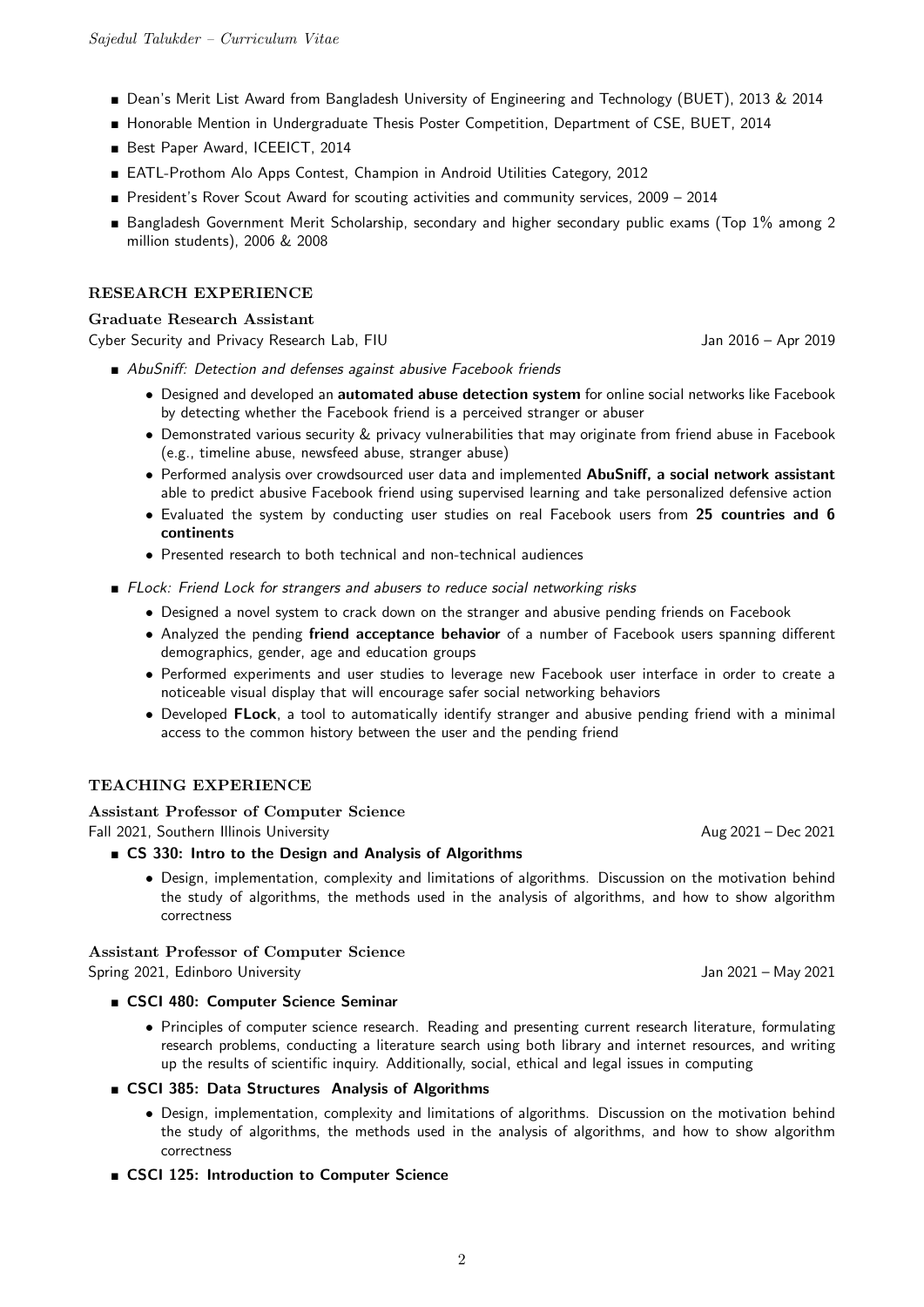• Introduction to and preliminary investigation of the fundamental concepts of computer science. An overview of computer science sub-disciplines such as algorithms (problem solving), artificial intelligence, computer organization and architecture, languages, operating systems, networks, software engineering (programming concepts) and databases

Assistant Professor of Computer Science Fall 2020, Edinboro University Aug 2020 – Dec 2020

#### ■ CSCI 480: Computer Science Seminar

• Principles of computer science research. Reading and presenting current research literature, formulating research problems, conducting a literature search using both library and internet resources, and writing up the results of scientific inquiry. Additionally, social, ethical and legal issues in computing

#### CSCI 385: Data Structures Analysis of Algorithms

• Design, implementation, complexity and limitations of algorithms. Discussion on the motivation behind the study of algorithms, the methods used in the analysis of algorithms, and how to show algorithm correctness

#### ■ CSCI 125: Introduction to Computer Science

• Introduction to and preliminary investigation of the fundamental concepts of computer science. An overview of computer science sub-disciplines such as algorithms (problem solving), artificial intelligence, computer organization and architecture, languages, operating systems, networks, software engineering (programming concepts) and databases

#### Assistant Professor of Computer Science

Spring 2020, Edinboro University Jan 2020 – May 2020

#### ■ CSCI 385: Data Structures Analysis of Algorithms

- Design, implementation, complexity and limitations of algorithms. Discussion on the motivation behind the study of algorithms, the methods used in the analysis of algorithms, and how to show algorithm correctness
- **EXCI 277: Introduction to Cybersecurity** 
	- Broad overview of the field of cybersecurity. Crosscutting concepts in Cybersecurity by looking into the field of software security, component security, connection security, system security, human security, organizational security and societal security
- **EXCI 104: Essentials of Computing I** 
	- Interaction of computer hardware and software, application of microcomputers, the use of productivity software (word processing, spreadsheet management, file management, and presentation software), internet and electronic mail applications

#### Assistant Professor of Computer Science

Fall 2019, Edinboro University Aug 2019 – Dec 2019

#### ■ CSCI 312: Computer Architecture

• Structure and organization of modern computers, digital logic, sequential and combinational circuits, assembly language programming, basic machine organization, data representation, memory organization, fundamentals of input and output, and introduction to parallel architectures

# ■ CSCI 104: Essentials of Computing I

• Interaction of computer hardware and software, application of microcomputers, the use of productivity software (word processing, spreadsheet management, file management, and presentation software), internet and electronic mail applications

#### Graduate Teaching Assistant

School of Computing and Information Sciences, FIU Aug 2014 – Dec 2015

- Worked as a TA for the **Java Programming** course
	- Prepared PowerPoint presentations, lesson plans, and programming projects for three classes of twenty students each
	- Designed weekly quizzes, graded quizzes and lab reports, tracked the student progress using Blackboard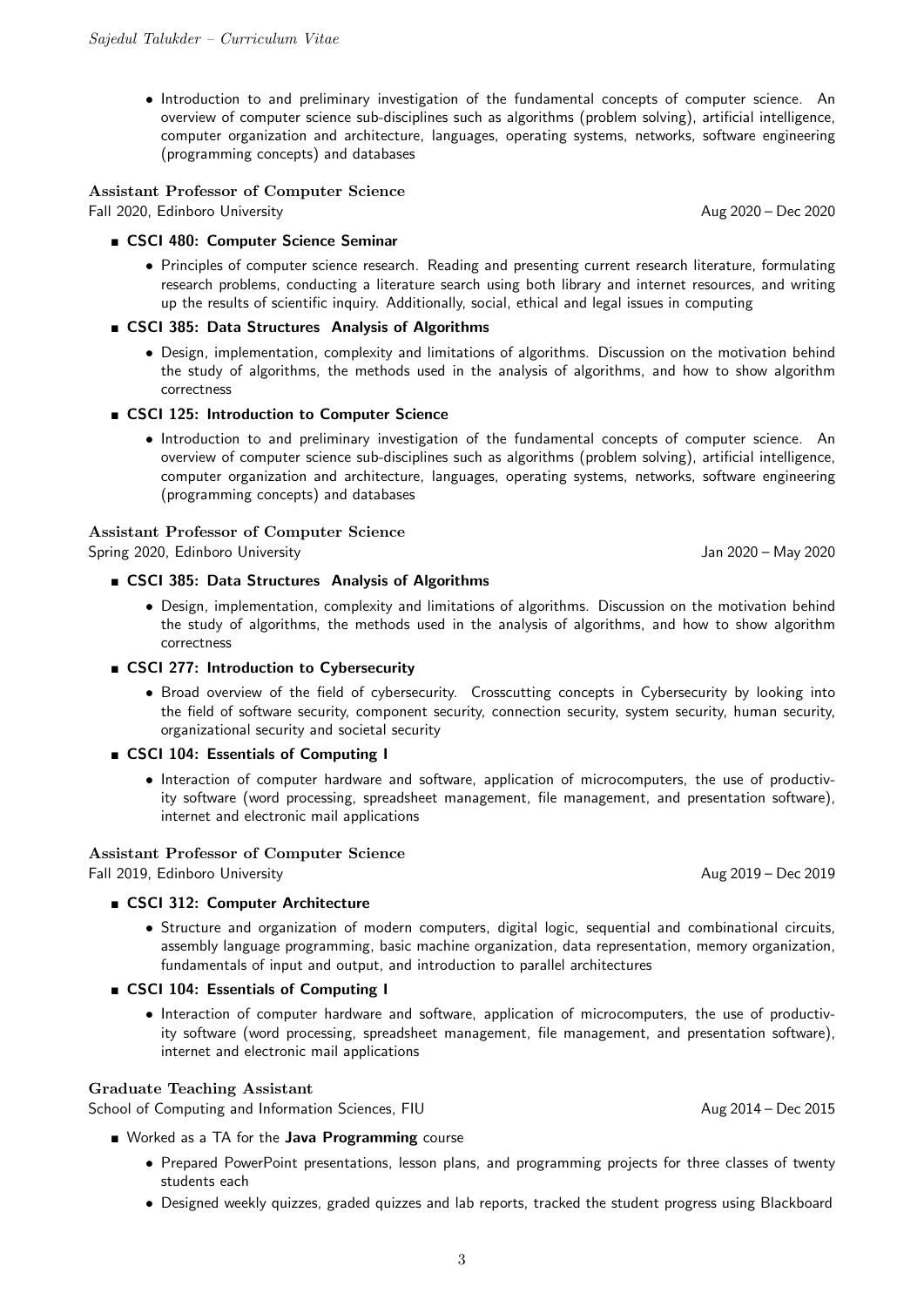- Provided students with one-on-one tutoring and regular out of class assistance
- Tutored students with special needs, including those with learning disabilities or who had language disadvantages
- Worked as a TA for the Software Engineering course
	- Assisted professor with classroom instruction materials, exams, assignments and record keeping
	- Collaborated with the professor at weekly meeting and actively contributed new ideas on teaching
	- Improved student participation in the classroom through integration of creative role-playing exercises and peer review sessions
- Worked as a TA for the Algorithm Techniques course
	- Prepared and presented three lectures per week for three course sections using multimedia technologies such as PowerPoint, video clips, and Blackboard course website
	- Developed and graded exams and quizzes that assess student mastery of subject matter
- Worked as a TA for the Computer Data Analysis course
	- Prepared lesson plans, and assignments and conducted the labs
	- Evaluated homeworks, tests, and quizzes and held office hours to ensure students understood course concepts
	- Consistently received positive teacher evaluations from students
- Worked as a TA for the Introduction to Microcomputers course
	- Conducted labs and graded student lab reports and quizzes using an auto-grader
	- Held office hours to ensure students understood the labs and successfully balanced student work-load with teaching work-load

# Summer RET Instructor

School of Computing and Information Sciences, FIU Summer 2015, 2016, 2018

- Worked as an instructor for NSF-DoD RET program for K-12 STEM teachers
	- Prepared PowerPoint presentations, lesson plans, and assignments for twenty K-12 STEM teachers each year on summer from 2015-2018
	- Taught the fundamental concepts of Java programming (2018), algorithms (2017), data mining (2016) and web programming (2015)
	- Adopted variety of teaching methods to make learning fun and keep teachers of all ages engaged in the learning process
	- Successfully motivated six K-12 teachers to enroll in the masters degree program in FIU after their summer program

## MENTORING EXPERIENCE

# TA Mentor

School of Computing and Information Sciences, FIU

- **Mentored the TA of the undergraduate Java Programming course on how to** conduct the lab sessions and evaluate the programming assignments. Spring 2015  $\blacksquare$  In addition to TA responsibilities, led and mentored weekly planning meetings, coordinated with the professor, and acted as a liaison between all teaching assistants and the professor for the Computer Data Analysis course. Fall 2015 NSF–DoD REU Site Mentor School of Computing and Information Sciences, FIU Mentored five undergraduate students in research formulation, data collection and analysis to help them complete their summer REU program. Guided the students in preparation and presentation of their research findings. • Alexandria Morales Summer 2017 • Ivia Alvarez, Krista Shuckerow Summer 2016
	- Frank Hu, Harold Simpson Summer 2015
		- 4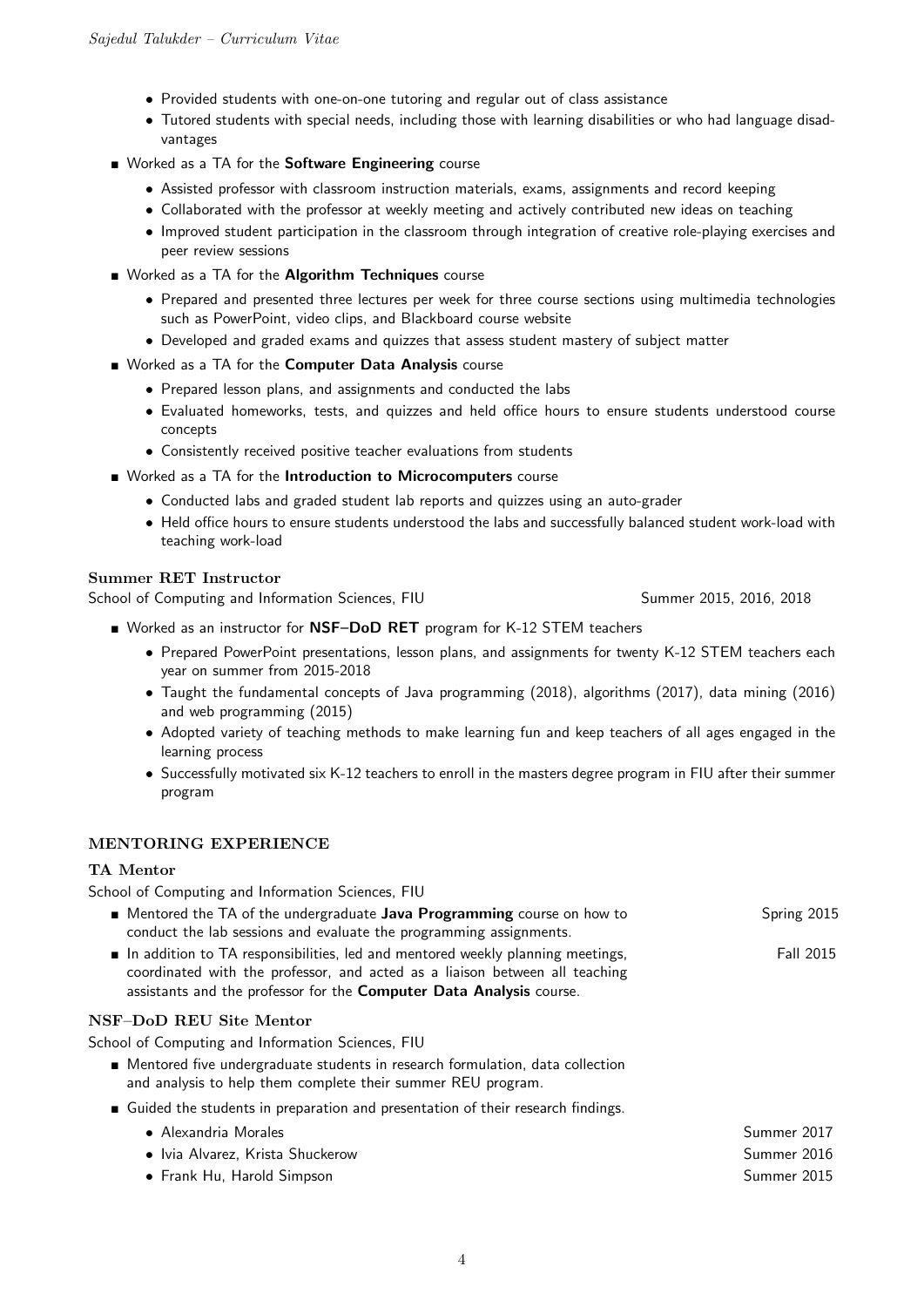## NSF–DoD RET Site Mentor

School of Computing and Information Sciences, FIU

- Mentored two K-12 STEM teachers to participate in authentic summer research experiences.
- Guided the teachers to translate their research experiences and new scientific knowledge into their classroom activities and curricula.
	- Christine Todd, Irina Vega Summer 2016

# OTHER WORK EXPERIENCE

#### Software Engineering Intern

Samsung R&D Institute Bangladesh (SRBD)

- worked on the Mobile Authentication and Security (MAS) team to redesign some of the authentication user interfaces for the Samsung devices.
- Improved features for facial recognition technology for the authentication of Samsung devices.
- **Implemented tools for static and dynamic code analysis for the deployment of** Samsung KNOX products.

#### Software Engineering Intern

Ministry of Foreign Affairs, Bangladesh

- Worked as a team leader in a group of 4 other interns to digitalize the Consular, Diplomatic Bag and Central Receipt Sections of the Ministry.
- Designed and implemented an automation software supporting SAML-based SSO services for the Ministry and tested the performance in real life environment.

#### SELECTED PUBLICATIONS

#### Dissertation/Theses

- **Saiedul Talukder**, "Detection and Prevention of Abuse in Online Social Networks", FIU Electronic Theses and Dissertations. 4026, Mar 2019.
- **Sajedul Talukder**, "Security Issues and Protection Mechanisms of IP Mobility Protocols", Bangladesh University of Engineering and Technology (BUET), 2014.

#### Book and Book Chapter

**Sajedul Talukder**, "GPU-based Medical Image Segmentation: Brain MRI Analysis Using 3D Slicer", Book Chapter in Artificial Intelligence Applications for Health Care, CRC Press, Taylor & Francis Group, USA, 2021.

#### Refereed Journal Papers

- **Saiedul Talukder**, Abdur Shahid, "Defending Personality Prediction Attack in Handwriting Recognition-based Systems Using a Local Differentially Private AI Framework", Current Research in Behavioral Sciences (Elsevier), Jan 2022. [Under review]
- Md. Faruk Hossen, Sajedul Talukder, Refatul Fahad, "AiPsych: A Mobile Application-Based Artificial Psychiatrist for Predicting Mental Illness and Recovery Suggestions Among Students", International Journal of Artificial Intelligence Applications (IJAIA), Mar 2022.
- **Sajedul Talukder**, Md. Faruk Hossen, "CovFilter: a low-cost portable device for the prediction of COVID-19 for resource-constrained rural communities", International Journal of Artificial Intelligence Applications (IJAIA), Mar 2022.
- Abu S. Shonchoy, Khandker S. Ishtiaq, Sajedul Talukder, Nasar U. Ahmed, Rajiv Chowdhury, "A novel indexbased decision support toolkit for safe reopening following a generalized lockdown in low and middle-income countries", Nature Scientific Reports, June 2021. [Impact factor: 4.576]
- Sajedul Talukder and Bogdan Carbunar, "A Study of Friend Abuse Perception in Facebook", ACM CHI Conference on Human Factors in Computing Systems (CHI Journals), May 2021. [Invited Journal]

Jan 2012 – Jan 2013

Oct 2013 – Jan 2014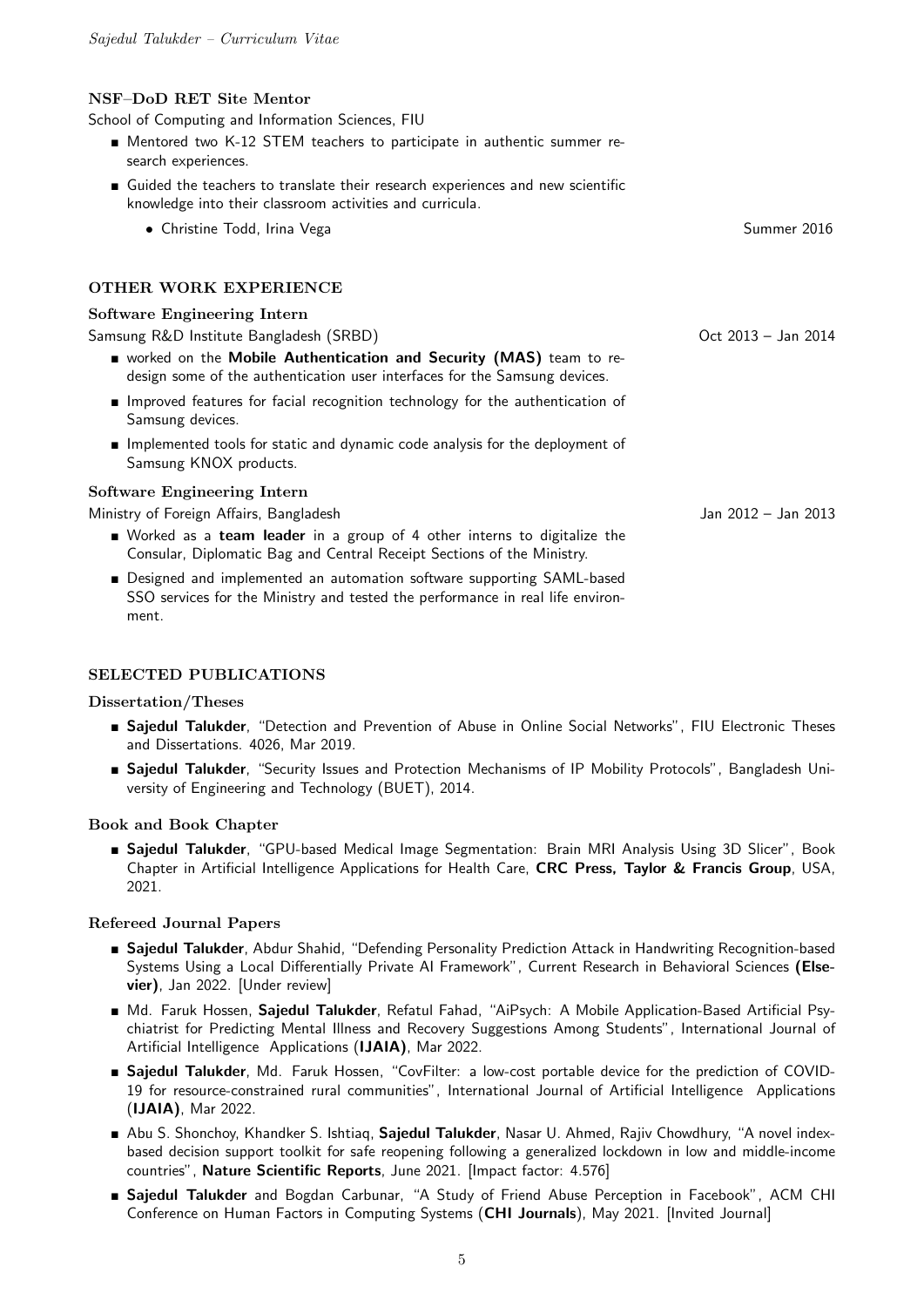- **Sajedul Talukder** and Bogdan Carbunar, "A Study of Friend Abuse Perception in Facebook", ACM Transactions on Social Computing (ACM TSC), Vol. 1, No. 1, Jan 2020.
- **Sajedul Talukder**, Md. Iftekharul Islam Sakib, Zahidur Talukder, "Giving Up Privacy For Security: A Survey On Privacy Trade-off During Pandemic Emergency", International Journal on Cryptography and Information Security (IJCIS), Jul 2020.
- **Sajedul Talukder** and Zahidur Talukder, "A Survey on Malware Detection and Analysis Tools", International Journal of Network Security & Its Applications (IJNSA), Vol. 12, No. 2, Mar 2020.

# Refereed Conference Papers

- Md. Monirul Islam, Mostafizur Rahman and Sajedul Talukder, "A Smart framework for Contractual Agriculture", International Conference on Agriculture and Artificial Intelligence (ICAAI), Feb 2022. [Under review]
- **Sajedul Talukder**, Nestor Hernandez, Mozhgan Azimpourkivi and Bogdan Carbunar, "User Awareness and Defenses Against Sockpuppet Friend Invitations in Facebook", In proceedings of the ACM/SIGAPP Symposium on Applied Computing (ACM SAC), Apr 2022.
- **E** Sajedul Talukder and Riley Vaughn, "A Template for Alternative Proof of Work for Cryptocurrencies", In proceedings of the IEEE International Conference on Smart Generation Computing, Communication and Networking (IEEE SMARTGENCON), Oct 2021.
- Abdur Shahid and Sajedul Talukder, "Evaluating Machine Learning Models for Handwriting Recognition-based Systems under Local Differential Privacy", In proceedings of the IEEE International Conference on Innovations in Intelligent Systems and Applications Conference (IEEE ASYU), Oct 2021. [Best Paper Award]
- **Sajedul Talukder** and Neil Noyes, "Analyzing Brain Tumor MRI to Demonstrate GPU-based Medical Image Segmentation", In proceedings of the 37th ACM CCSC Eastern Conference (ACM CCSC), Oct 2021.
- Abdur Shahid and Sajedul Talukder, "A Study of Differentially Private Machine Learning in Healthcare", In proceedings of the IEEE International Conference on Innovations in Intelligent Systems and Applications Conference (IEEE ASYU), Oct 2021.
- **Sajedul Talukder** and Abdur Shahid, "Applying Local Differential Privacy in Handwriting Recognition-based Systems", In proceedings of the 37th ACM CCSC Eastern Conference (ACM CCSC), Oct 2021.
- **Sajedul Talukder** and Abdur Shahid, "Enhancing Alternative Proof of Work for Cryptocurrencies Using Machine Learning", In proceedings of the 37th ACM CCSC Eastern Conference (ACM CCSC), Oct 2021.
- Abdur Shahid and Sajedul Talukder, "Privacy-Preserving Activity Recognition from Sensor Data", In proceedings of the 37th ACM CCSC Eastern Conference (ACM CCSC), Oct 2021.
- Abdur Shahid and Sajedul Talukder, "Evaluation of Privacy-Preserving Logistic Regression and Naive Bayes Classifiers in Healthcare", In proceedings of the 37th ACM CCSC Eastern Conference (ACM CCSC), Oct 2021.
- **Sajedul Talukder**, "Towards Understanding Privacy Trade-off In An Epidemic", In proceedings of the 36th ACM CCSC Eastern Conference (ACM CCSC), Oct 2020.
- Abu S. Shonchoy, Khandker S. Ishtiaq, Sajedul Talukder, Rajiv Chowdhury, Nasar U. Ahmed, "Large-Scale Reopening during COVID-19 Pandemic: An Index-based Decision Making for Resource-limited Countries", The Global Health Conference of the Americas (GHC), Oct 2020.
- **Sajedul Talukder**, "Privacy and Security Vulnerabilities in Health Care Infrastructure Mobile Technology", In proceedings of the 36th ACM CCSC Eastern Conference (ACM CCSC), Oct 2020.
- Riley Vaughn and Sajedul Talukder, "A Template for Useful Proof of Work", In proceedings of the 36th ACM CCSC Eastern Conference (ACM CCSC), Oct 2020.
- **Sajedul Talukder**, "Tools and Techniques for Malware Detection and Analysis", Semantic Scholar, Feb 2020. Available at : semanticscholar.org.
- **Sajedul Talukder**, "AbuSniff: An Automated Social Network Abuse Detection System", In proceedings of the 35th ACM CCSC Eastern Conference (ACM CCSC), Oct 2019, Moon, PA.
- Sajedul Talukder and Bogdan Carbunar, "AbuSniff: Automatic Detection and Defenses Against Abusive Facebook Friends", Proceedings of the 12th International Conference on Web and Social Media (AAAI ICWSM), Jun 2018. [Acceptance Rate  $= 16\%$ ]
- Sajedul Talukder, Md. Iftekharul Islam Sakib, Md. Faruk Hossen, Zahidur Rahim Talukder and Md. Shohrab Hossain, "Attacks and Defenses in Mobile IP: Modeling with Stochastic Game Petri Net", In proceedings of the IEEE International Conference on Current Trends in Computer, Electrical, Electronics and Communication (IEEE ICCTCEEC), Sep 2017.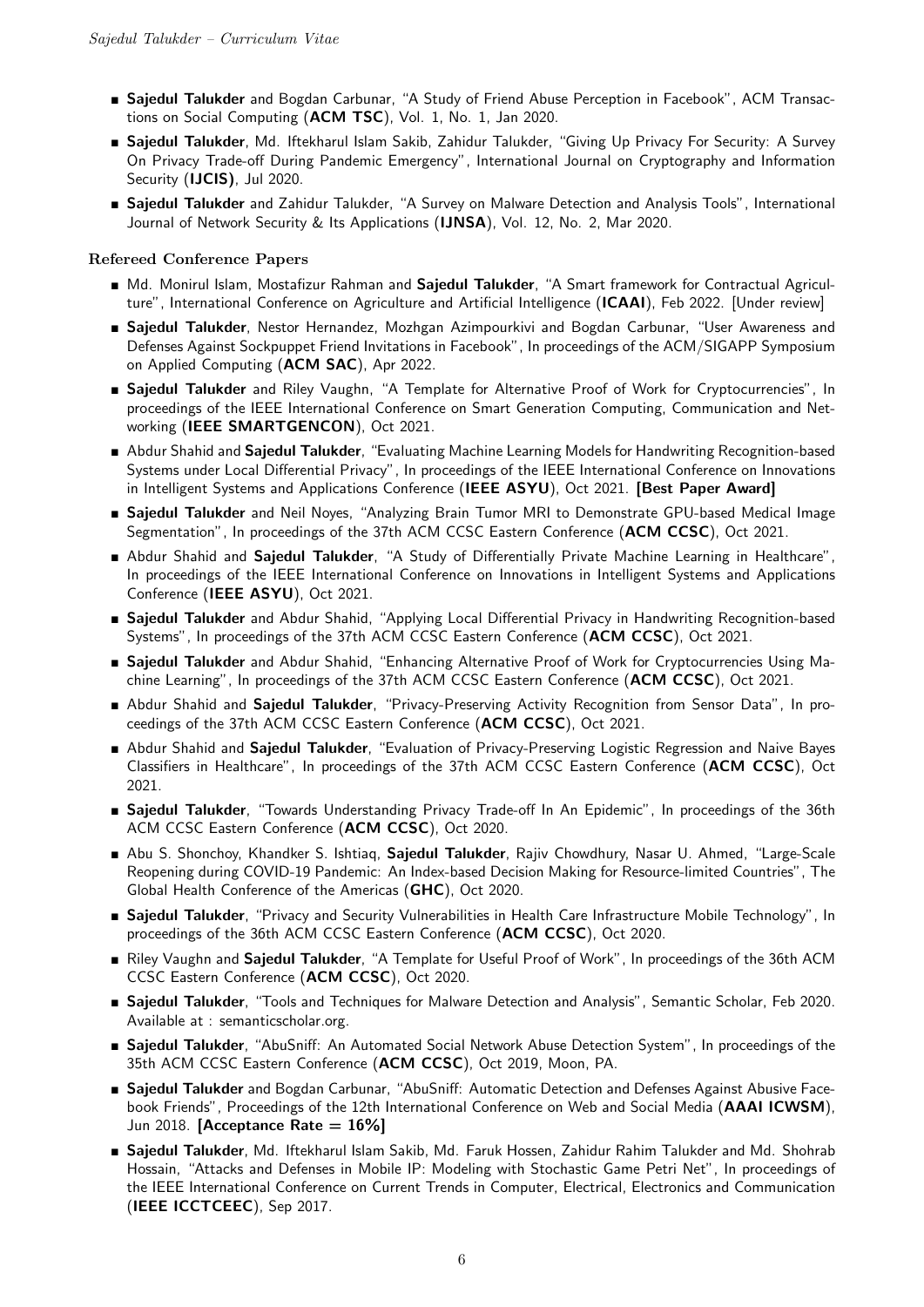- **Sajedul Talukder**, Md. Iftekharul Islam Sakib, Zahidur Rahim Talukder, Upoma Das, Arnob Saha and Nur Sultan Nazar Bayev, "USenSewer: Ultrasonic Sensor and GSM-Arduino Based Automated Sewerage Management", In proceedings of the IEEE International Conference on Current Trends in Computer, Electrical, Electronics and Communication (IEEE ICCTCEEC), Sep 2017.
- **Sajedul Talukder** and Bogdan Carbunar, "When Friend Becomes Abuser: Evidence of Friend Abuse in Facebook", In proceedings of the 9th ACM Conference on Web Science (ACM WebSci), Jun 2017, Troy, NY.
- **Sajedul Talukder**, Md. Iftekharul Islam Sakib and Md. Mustafizur Rahman, "Digital Land Management System : A new initiative for Bangladesh", In proceedings of the 1st IEEE International Conference on Electrical Engineering and Information & Communication Technology (IEEE ICEEICT), Apr 2014. [Best Paper Award]
- Sajedul Talukder, Md. Iftekharul Islam Sakib and Md. Mustafizur Rahman, "Model for E-Government in Bangladesh: A Unique ID Based Approach", In proceedings of the 3rd IEEE International Conference on Informatics, Electronics & Vision (IEEE ICIEV), May 2014.

# Workshops and Posters

- **Sajedul Talukder**, Md. Iftekharul Islam Sakib, Md. Faruk Hossen and Md. Shohrab Hossain, "Security Issues and Protection Mechanisms of IP Mobility Protocols", Workshop on Mobile Computing and Human Computer Interaction (WMCHCI), Jan 2014, Dhaka, Bangladesh.
- **Sajedul Talukder**, Md. Iftekharul Islam Sakib, Md. Faruk Hossen and Md. Shohrab Hossain, "Investigations of IP Mobility Protocols: A Petri Game Net Approach", Workshop on Design and Implementation of Emerging Computing Systems (WECS), Sep 2013, Dhaka, Bangladesh.

# Technical Report

**Sajedul Talukder**, Shalisha Witherspoon, Kanishk Srivastava and Ryan Thompson, "Mobile Technology in Healthcare Environment: Security Vulnerabilities and Countermeasures", School of Computing and Information Sciences, Florida International University, 2018. Available at : https://arxiv.org/abs/1807.11086

# WORK IN PROGRESS

- Sajedul Talukder, Nestor Hernandez, Mozhgan Azimpourkivi and Bogdan Carbunar, ""I don't remember exactly, but ...": Vulnerabilities and Defenses to Facebook Friend Spam", In preparation.
- **Sajedul Talukder**, Md. Iftekharul Islam Sakib, Md. Faruk Hossen and Md. Shohrab Hossain, "A Study of Attacks and Defenses of IP Mobility Protocols", In preparation.
- **Sajedul Talukder**, Md. Iftekharul Islam Sakib, and Md. Shohrab Hossain, "Secured Traffic Management Using Wireless Sensor Networks: Using RFID in Non-lane Road Intersections", In preparation.

#### TALKS AND PRESENTATIONS

- AbuSniff: An Automated Social Network Abuse Detection System, [CS Colloquium,](https://cs.sonoma.edu/colloquium/archive?field_semester_year_tid=101) Department of Computer Science, Sonoma State University, CA, USA, Aug 2021.
- Building Automated Systems to Tackle Online Social Networking Risks, Computer Science Club, Edinboro University, PA, USA, Feb 2020.
- How dangerous can the Internet be? A look into online security, STEM Day, Edinboro University, PA, USA, Oct 2019.
- Detection And Prevention Of Abuse In Online Social Networks, School of Computing and Information Sciences, Florida International University, FL, USA, Mar 2019.
- When Your Friend Becomes Abuser in Facebook, ICWSM Science Slam at Dutch Goose, Stanford University, CA, USA, Jun 2018.
- Automatic Detection and Defenses Against Abusive Facebook Friends, Conference talk at Stanford University, CA, USA, Jun 2018.
- **Using Petri Net to Model Attacks and Defenses in IP Mobility Protocols, BUET**, Dhaka, Bangladesh, May 2014.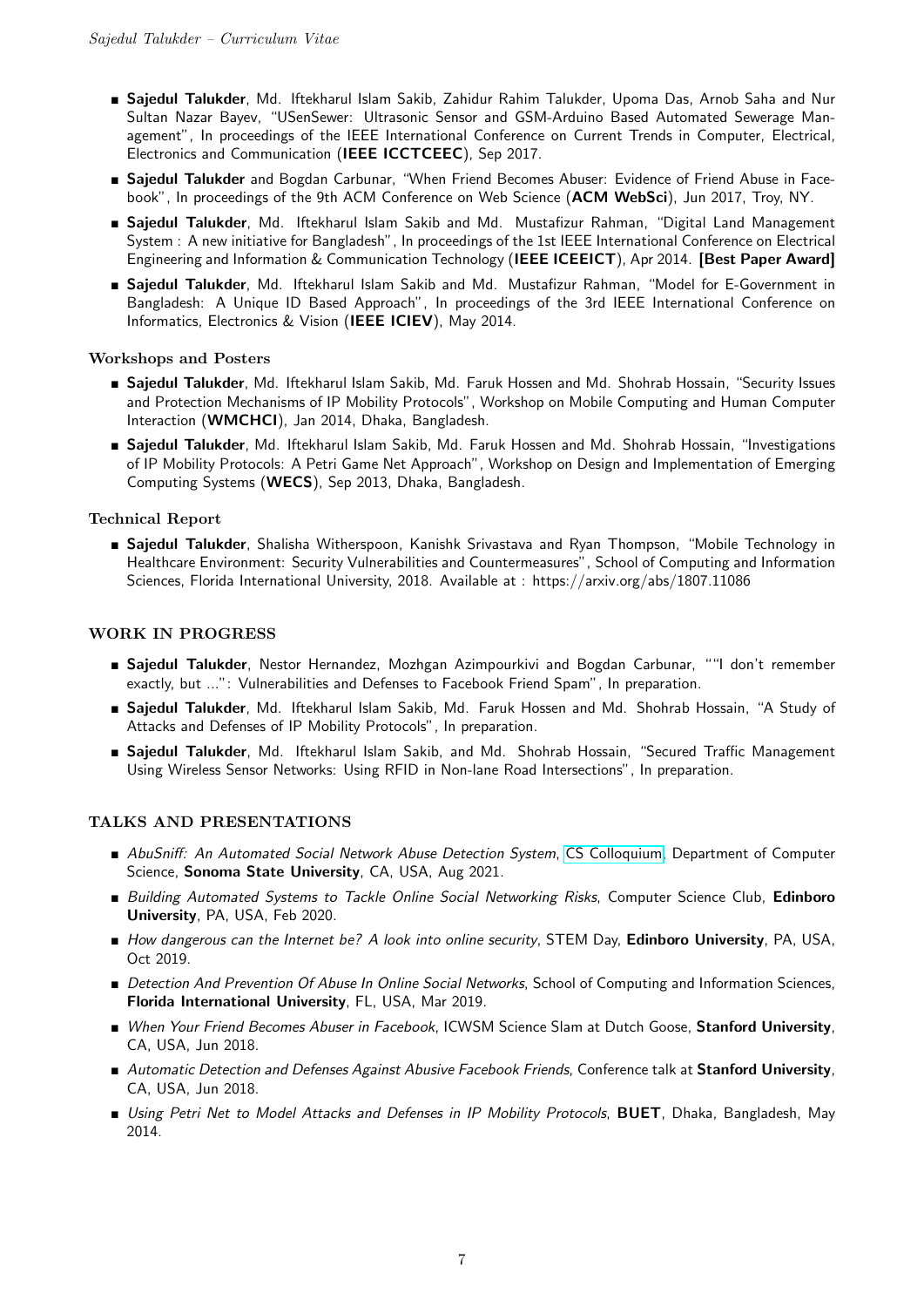# PROFESSIONAL ACTIVITIES

# **Editorial Board Member**

- American Journal of Computer Science and Technology (AJCST)
- International Journal on Cryptography and Information Security (IJCIS)
- International Journal of Network Security & Its Applications (IJNSA)

# **Program Committee Member**

- 4th International Conference on Computer Communication and the Internet (ICCCI) [2022]
- 2022 Information Technology & Applications Symposium (ITAS) [2022]
- IEEE COMPSAC Smart and Connected Health (SCH) Symposium [2021]
- The Consortium for Computing Sciences in Colleges (CCSC) [2020]
- The International Workshop on Security, Privacy, and Trust for Emergency Events (EmergencyComm) [2020]
- 6th Workshop on Online Abuse and Harms (WOAH), colocated with EMNLP [2022]
- 5th Workshop on Online Abuse and Harms (WOAH), colocated with EMNLP [2021]
- 4th Workshop on Online Abuse and Harms (WOAH), colocated with EMNLP [2020]
- 4th ACL Workshop on Abusive Language Online (ALW) [2020]
- 3rd ACL Workshop on Abusive Language Online (ALW) [2019]

# ■ Conference Reviewer

- ACM CHI Conference on Human Factors in Computing Systems (ACM CHI) [2020]
- ACM ASIA Conference on Computer and Communications Security (ACM ASIACCS) [2017]
- International Conference on Electrical, Electronics, Materials and Applied Science (ICEEMAS) [2017]
- IEEE International Conference on Networking Systems and Security (NSysS) [2016]
- **Journal Reviewer** 
	- KSII Transactions on Internet and Information Systems [2021]
	- Big Data and Cognitive Computing (BDCC) [2021]
	- Applied Sciences Journal (MDPI) [2021]
	- International Journal of Network Security & Its Applications (IJNSA) [2020 Current]
	- International Journal on Cryptography and Information Security (IJCIS) [2020 Current]
	- The Consortium for Computing Sciences in Colleges (CCSC) [2020]
	- Education Research Journal (ERJ) [2016]

# ■ Academic Service

- EU MACS Sabbatical Leave Committee [2020 Current]
- EU MACS Retention and Recruitment Committee [2020 Current]
- EU Computer Science Curriculum Committee [2019 Current]
- EU Cybersecurity Curriculum Committee [2019]
- EU MACS Library Committee [2019 Current]
- Director, Privacy Enhanced Security Lab (PENSLab) [2019 Current]

# **Dissertation Committee**

- Bhargav Krishna Thota
- Rifat Hasan

# MEDIA COVERAGE

- "Facebook Quizzes Can Give Personal Data to Obscure Companies", Reported by Jamie Guirola, NBC 6 News, Nov 21, 2017. Available at: [https://www.nbcmiami.com/news/local/Facebook-Quizzes-Give-Personal-Data](https://www.nbcmiami.com/news/local/Facebook-Quizzes-Give-Personal-Data-to-Obscure-Companies-459217673.html)[to-Obscure-Companies-459217673.html.](https://www.nbcmiami.com/news/local/Facebook-Quizzes-Give-Personal-Data-to-Obscure-Companies-459217673.html)
	- Discussion on dangers of Facebook quizzes and practical demonstration of how Facebook quizzes have the potential of relinquishing someone's personal information to inconspicuous companies, aired on NBC as a sweeps prime-time story.
- **E** "Studying Abuse Perception on Facebook Using Android App", Reported by Ailsa Dann, SAGE Research Methods video streaming collection on data science, big data analytics and digital methods, Jun 27, 2018. Available at: [http://methods.sagepub.com/video/studying-abuse-perception-on-facebook-using-android-app.](http://methods.sagepub.com/video/studying-abuse-perception-on-facebook-using-android-app)